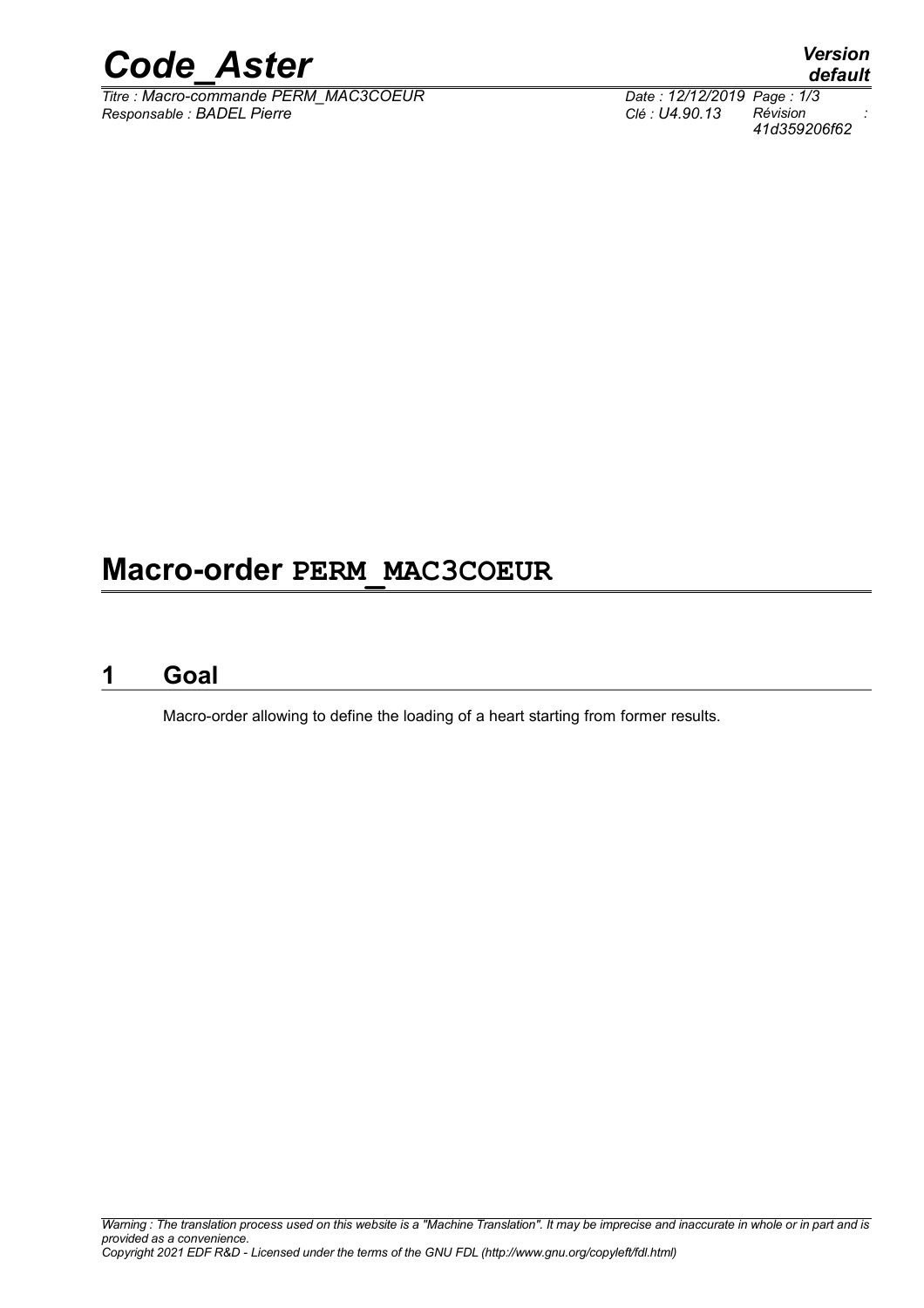# *Code\_Aster Version*

*Titre : Macro-commande PERM\_MAC3COEUR Date : 12/12/2019 Page : 2/3 Responsable : BADEL Pierre Clé : U4.90.13 Révision :*

 $U = PERN MAC3CORU$ R $($ 

## **2 Syntax**

*41d359206f62*

| TYPE COEUR NR=                                                                                                        | type of heart of departure<br>/ $'MONO'$ ,<br>/ 'MONO COLD',<br>/ $'$ TEST',<br>$/$ '900',<br>$/$ '1300',<br>/ $'$ N4',<br>/ 'LINE900 ',<br>'LINE1300 ',<br>/ $'$ LINEN4',     | [K]                 |                     |
|-----------------------------------------------------------------------------------------------------------------------|--------------------------------------------------------------------------------------------------------------------------------------------------------------------------------|---------------------|---------------------|
| If TYPE COEUR NR is of type 'LINE'                                                                                    |                                                                                                                                                                                |                     |                     |
| ◆ / NB ASSEMBLAGE NR                                                                                                  | nbass NR<br>$\epsilon =$                                                                                                                                                       |                     | $\lceil$ I $\rceil$ |
| TYPE_COEUR NP1<br>If TYPE COEUR NP1 is of type 'LINE'                                                                 | $=$ type of heart of arrival<br>/ $'MONO'$ ,<br>/ 'MONO COLD',<br>/ $'$ TEST',<br>$/$ '900',<br>$/$ '1300',<br>/ $'$ N4',<br>/ 'LINE900 ',<br>/ 'LINE1300 ',<br>/ $'$ LINEN4', | [K]                 |                     |
| / NB ASSEMBLAGE NP1<br>nbassNP1<br>٠<br>$=$                                                                           |                                                                                                                                                                                | $\lceil 1 \rceil$   |                     |
| List of TwhitebaitS containing information starting hearts                                                            |                                                                                                                                                                                |                     |                     |
| TABLE N<br>$=$                                                                                                        |                                                                                                                                                                                | [table]             |                     |
| Table containing information heart of arrival<br>TABLE $NP1 =$<br>List of the RésultatS of departure<br>RESU N<br>$=$ |                                                                                                                                                                                | [table]<br>[result] |                     |
| Grid of heart of arrival<br>MAILLAGE NP1 =<br>$\mathcal{E}$                                                           |                                                                                                                                                                                | [grid]              |                     |

U is of type evol noli.

## **3 Principle**

The order makes it possible to initiate a calculation of a cycle (CALC\_MAC3COEUR/DEFORMATION) starting from former results, by taking of account the loading plan and the name of the assemblies. Thus, it is possible to connect calculations of cycle: for example

- starting from the computation results of CHO101 (starting heart), one can initiate the calculation of CHO102 (heart of arrival) with new assemblies and assemblies resulting from CHO101,
- after calculation of CHO101 and CHO102 (starting hearts), one can initiate the calculation of CHO103 (heart of arrival) starting from assemblies new, resulting from CHO101 and resulting from CHO102
- it is also possible to initiate a calculation of heart of any type (let us say 'N4' to take an example) starting from a whole of computation results of hearts of the unspecified type (let us say 'MONO' to take an example): it is enough that the name of the assemblies correspond between the heart of arrival and the starting hearts.

*Warning : The translation process used on this website is a "Machine Translation". It may be imprecise and inaccurate in whole or in part and is provided as a convenience. Copyright 2021 EDF R&D - Licensed under the terms of the GNU FDL (http://www.gnu.org/copyleft/fdl.html)*